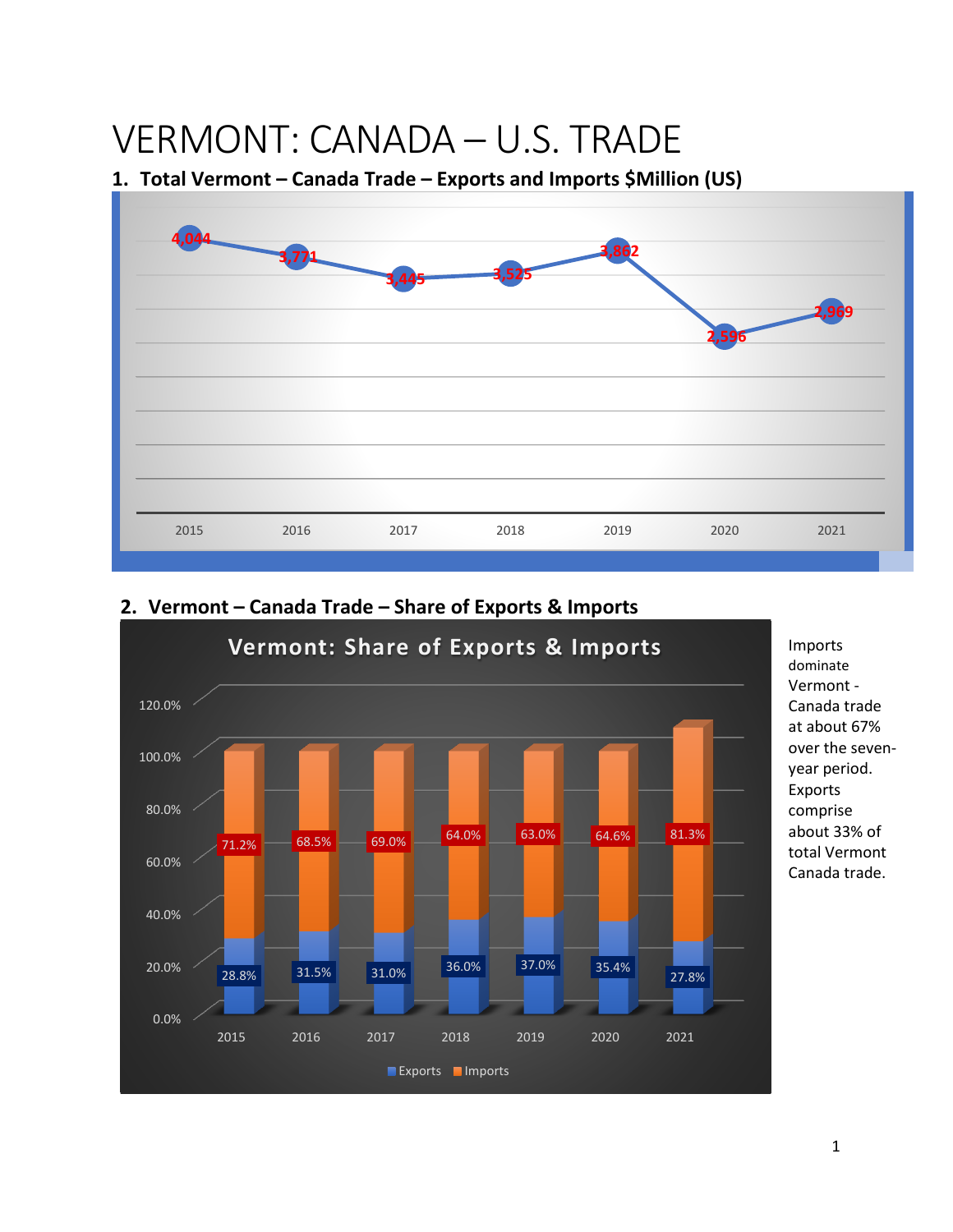

## **3. Major Commodities of Vermont – Canada Trade: Total \$M US**

## **4. Major Commodities of Vermont – Canada Trade: Exports \$M US**

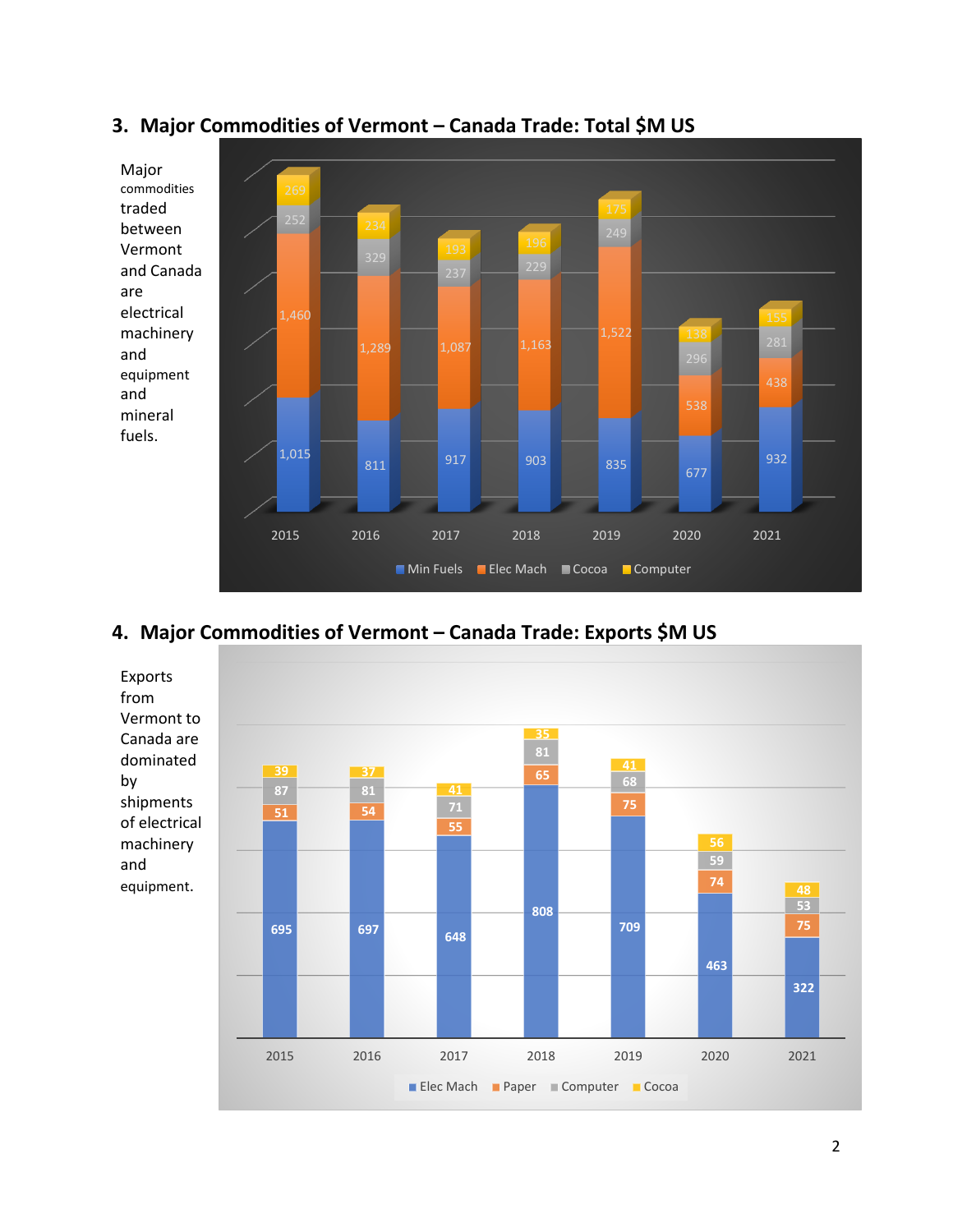

#### **5. Major Commodities of Vermont – Canada Trade: Imports**



**6. TOP TRADING PARTNERS: Vermont – Canadian Provinces**

Mineral Fuels lead Vermont imports. The largest item in this category is electrical energy.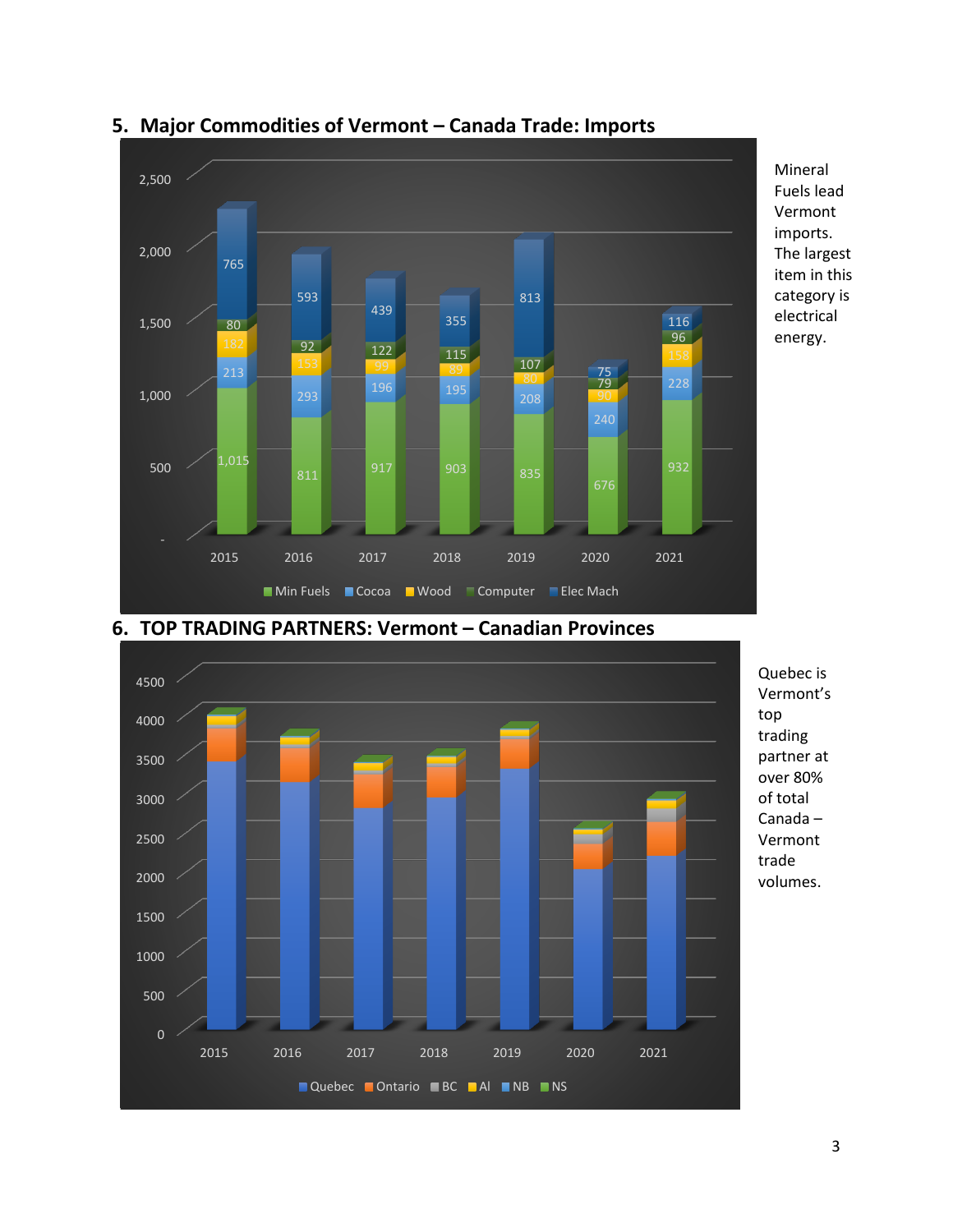

#### **7. Quebec / Ontario - Vermont Trade: Exports and Imports**

#### **8. TOP STATES TRADING WITH CANADA THROUGH VERMONT**



In 2020, in addition to the trade accounted for by Vermont, \$6 Billion in trade from other states relied upon Vermont transportation infrastructure to access the northern border ports of entry.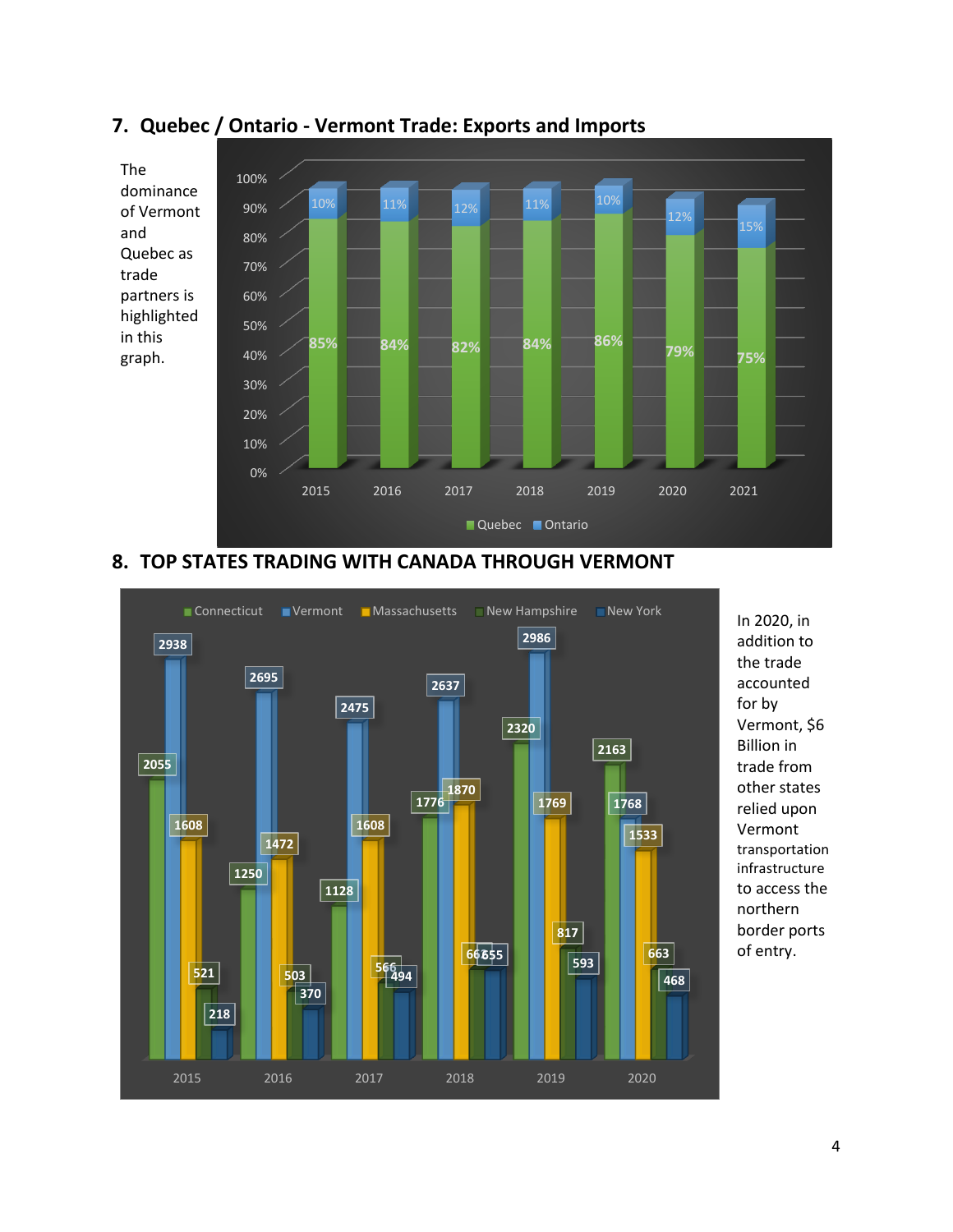

#### **9. TOP MODES of Transportation: Canada - US TRADE THROUGH Vermont**

**10.TOP Vermont Ports of Entry for Canada – US Trade**

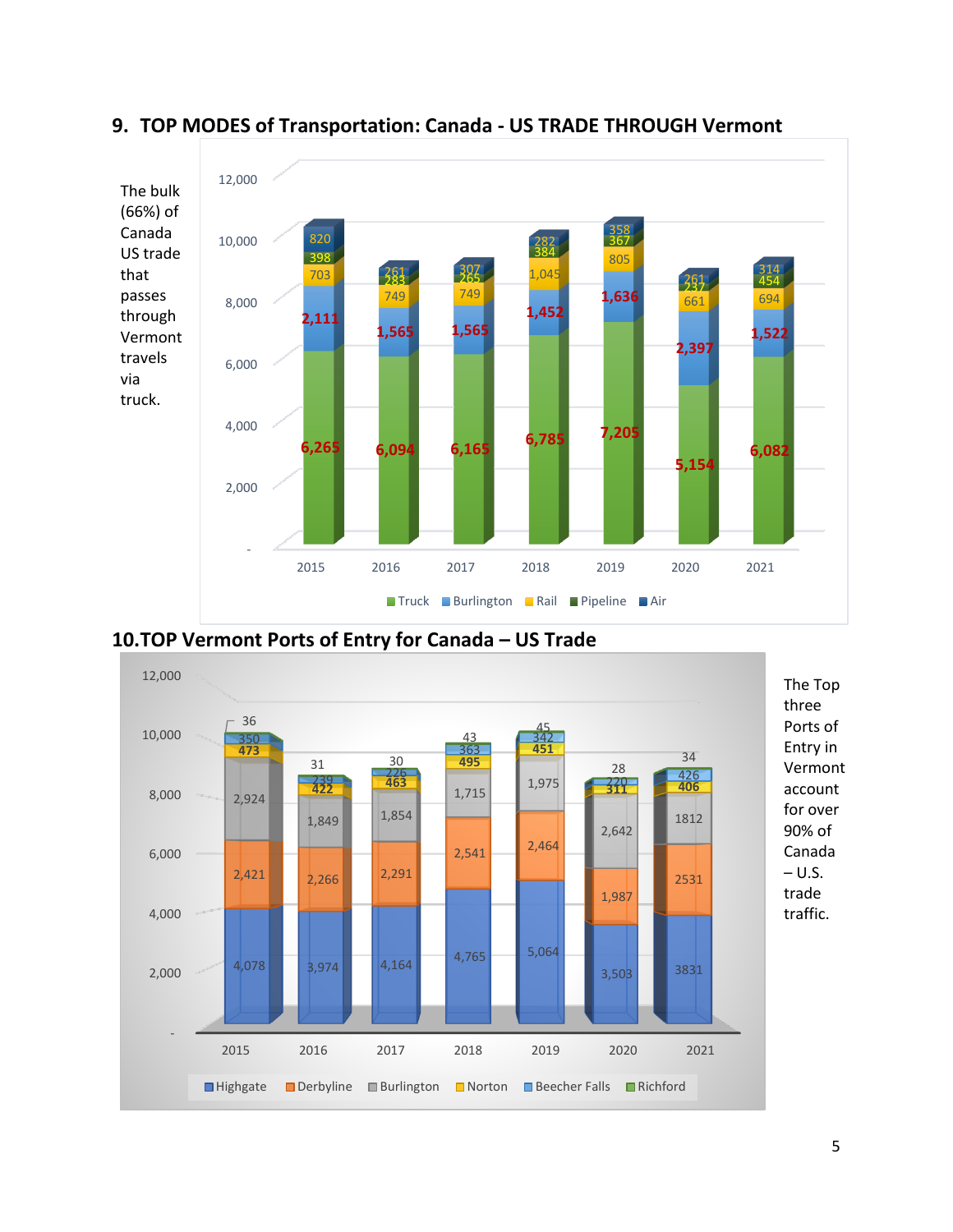| <b>VERMONT</b>                                                    | <b><i>SM US</i></b> |              |              |                |              |                |              |
|-------------------------------------------------------------------|---------------------|--------------|--------------|----------------|--------------|----------------|--------------|
|                                                                   | 2015                | 2016         | 2017         | 2018           | 2019         | 2020           | 2021         |
| <b>Exports</b>                                                    | 1,165               | 1,188        | 1,068        | 1,269          | 1,429        | 919            | 826          |
| <b>Imports</b>                                                    | 2,879               | 2,583        | 2,377        | 2,256          | 2,433        | 1,677          | 2,143        |
| <b>Exports%</b>                                                   | 28.8%               | 31.5%        | 31.0%        | 36.0%          | 37.0%        | 35.4%          | 27.8%        |
| Imports%                                                          | 71.2%               | 68.5%        | 69.0%        | 64.0%          | 63.0%        | 64.6%          | 72.2%        |
| <b>Total Trade</b>                                                | 4,044               | 3,771        | 3,445        | 3,525          | 3,862        | 2,596          | 2,969        |
| Total Canada - U.S. Trade Traffic passing through Vermont by Mode |                     |              |              |                |              |                |              |
|                                                                   | 2015                | 2016         | 2017         | 2018           | 2019         | 2020           | 2021         |
| <b>Truck</b>                                                      | 6,265               | 6,094        | 6,165        | 6,785          | 7,205        | 5,154          | 6,082        |
| <b>Burlington</b>                                                 | 2,111               | 1,565        | 1,565        | 1,452          | 1,636        | 2,397          | 1,522        |
| Rail                                                              | 703                 | 749          | 749          | 1,045          | 805          | 661            | 694          |
| Pipeline                                                          | 398                 | 283          | 265          | 384            | 367          | 237            | 454          |
| Air                                                               | 820                 | 261          | 307          | 282            | 358          | 261            | 314          |
| <b>Total Trade</b>                                                | 10,297              | 8,952        | 9,051        | 9,948          | 10,371       | 8,710          | 9,066        |
| Canada - US Trade by State through Vermont                        |                     |              |              |                |              |                |              |
|                                                                   | 2015                | 2016         | 2017         | 2018           | 2019         | 2020           | 2021         |
| <b>Connecticut</b>                                                | 2055                | 1250         | 1128         | 1776           | 2320         | 2163           |              |
| Vermont                                                           | 2938                | 2695         | 2475         | 2637           | 2986         | 1768           |              |
| <b>Massachusetts</b>                                              | 1608                | 1472         | 1608         | 1870           | 1769         | 1533           |              |
| <b>New Hampshire</b>                                              | 521                 | 503          | 566          | 662            | 817          | 663            |              |
| <b>New York</b>                                                   | 218                 | 370          | 494          | 655            | 593          | 468            |              |
| Top Commodities Traded by Vermont with Canada                     |                     |              |              |                |              |                |              |
|                                                                   | 2015                | 2016         | 2017         | 2018           | 2019         | 2020           | 2021         |
| <b>Min Fuels</b>                                                  | 1,015               | 811          | 917          | 903            | 835          | 677            | 932          |
| <b>Elec Mach</b>                                                  | 1,460               | 1,289        | 1,087        | 1,163          | 1,522        | 538            | 438          |
| Cocoa                                                             | 252                 | 329          | 237          | 229            | 249          | 296            | 281          |
| Computer                                                          | 269                 | 234          | 193          | 196            | 175          | 138            | 155          |
| <b>Vermont Trade with Provinces</b>                               |                     |              |              |                |              |                |              |
|                                                                   | 2015                | 2016         | 2017         | 2018           | 2019         | 2020           | 2021         |
| Quebec                                                            | 3418                | 3154         | 2825         | 2958           | 3328         | 2050           | 2217         |
| Ontario                                                           | 415                 | 429          | 425          | 383            | 369          | 320            | 431          |
| <b>BC</b>                                                         | 50                  | 51           | 54           | 50             | 42           | 121            | 171          |
| Al                                                                | 107                 | 87           | 93           | 84             | 80           | 60             | 101          |
| <b>NB</b>                                                         | 19                  | 18           | 10           | 13             | 13           | 12             | 19           |
| <b>NS</b>                                                         | $\mathbf{1}$        | $\mathbf{1}$ | $\mathbf{1}$ | $\overline{2}$ | $\mathbf{1}$ | $\overline{2}$ | $\mathbf{3}$ |
| Total Canada - U.S. Trade using Vermont Ports of Entry            |                     |              |              |                |              |                |              |
|                                                                   |                     |              |              |                |              |                |              |
|                                                                   | 2015                | 2016         | 2017         | 2018           | 2019         | 2020           | 2021         |
| Highgate                                                          | 4,078               | 3,974        | 4,164        | 4,765          | 5,064        | 3,503          | 3831         |
| <b>Derbyline</b>                                                  | 2,421               | 2,266        | 2,291        | 2,541          | 2,464        | 1,987          | 2531         |
| <b>Burlington</b>                                                 | 2,924               | 1,849        | 1,854        | 1,715          | 1,975        | 2,642          | 1812         |
| <b>Norton</b>                                                     | 473                 | 422          | 463          | 495            | 451          | 311            | 406          |
| <b>Beecher Falls</b>                                              | 350                 | 239          | 226          | 363            | 342          | 220            | 426          |
| <b>Richford</b><br><b>TOTAL</b>                                   | 36<br>10,282        | 31<br>8,781  | 30<br>9,028  | 43<br>9,922    | 45<br>10,341 | 28<br>8,691    | 34<br>9,040  |